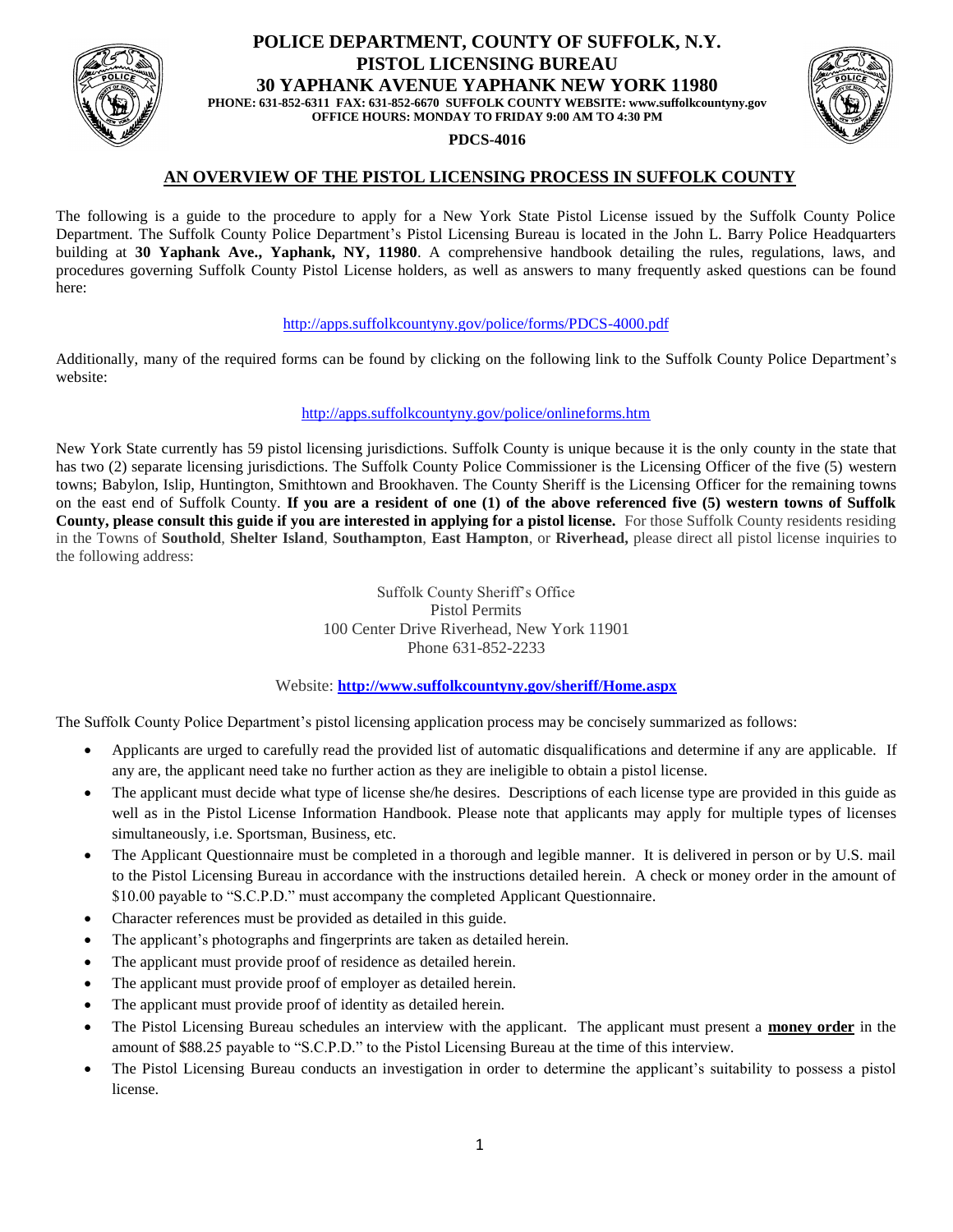A more detailed explanation of the pistol license application process follows.

# **AUTOMATIC PISTOL LICENSE DISQUALIFIERS PURSUANT TO NEW YORK STATE LAW**

License applications will automatically be disapproved for the following reasons:

- **1.** Failing to indicate on the application that the applicant has been confined to any hospital or institution, public or private for mental illness.
- **2.** Being convicted anywhere of a felony or serious offense.

## **SERIOUS OFFENSES, AS DEFINED BY §265.00 (17) OF THE NYS PENAL LAW, ARE AS FOLLOWS:**

### **PRESENT PENAL LAW**

- 120.45 Stalking in the fourth degree
- 120.50 Stalking in the third degree
- 125.60 Issuing abortional articles.
- 130.00 Offenses defined in Art. 130. (Sec Offenses), sections 130.20 Sexual Misconduct; Rape, all degrees; Consensual Sodomy; Sodomy, all degrees; Sexual Abuse, all degrees; Aggravated Sexual Abuse, all degrees; Course of Sexual Conduct Against a Child, all degrees.
- 140.45 Possession of Burglar's Tools.
- 165.25 Jostling
- 165.30 Fraudulent Accosting
- 165.40 Criminal Possession of Stolen Property 3rd.
- 220.00 Criminal Possession of a Controlled Substance, all degrees; Criminal Sale of a Controlled Substance, all degrees, Criminal Sale of a Controlled Substance in or Near School Grounds, Criminal Possession Hypodermic Instrument; Criminal Injection of a Narcotic Drug; Criminally Using Drug Paraphernalia, all degrees; Criminal Possession of Precursors of Controlled Substances; Criminal Sale of a Prescription for a Controlled Substance.
- 230.40 Promoting Prostitution 3rd;
- 235.00 Obscenity, and related offenses defined in section 235, sections 235.05 Obscenity 3rd; 235.06 2nd; 235.07 1st; 235.10 Obscenity; presumptions; 235.15 Obscenity or disseminating indecent material to minors 2nd; 235.21 Disseminating indecent material to minors 2nd; 235.22 1st;
- 240.35.3 Loitering public place for engaging, or soliciting to engage with another, in deviate sexual intercourse or other sexual behavior of a deviate nature.
- 260.10 Endangering the Welfare of a Child.
- 265.01 Criminal Possession of a Weapon 4th; Possesses any firearm, electronic dart gun, gravity knife, switchblade knife, pilum ballistic knife, cane sword, billy, blackjack, bludgeon, metal knuckles, chuka stick, sand bag, sandclub, wristbrace type slingshot or slungshot, shirken or "Kung Fu star. 265.01 sub.2 Criminal Possession of a weapon 4th; - Possession with intent to use against another, dagger, dangerous knife, dirk, razor, stiletto, imitation pistol. 400.00.11

For the purposes of section 400.00, the term Serious Offense shall include a willful failure to obey a lawful Order of Protection issued under article eight of the Family Court Act or section 530.12 of the Criminal Procedure Law, where such willful failure involves the infliction of serious physical injury, or the use or threatened use of a deadly weapon or dangerous instrument.

### **OLD PENAL LAW - PRIOR TO SEPTEMBER 1, 1967**

 Public Health Law relating to narcotic drugs which was defined as a misdemeanor by section 1751a. 33A Public Health Law relating to depressant and stimulant drugs defined as a misdemeanor by section 1747b. Sodomy or rape which was designated as a misdemeanor. 235.20 Disseminating indecent material to minors. (old 484 sub. h). Unlawful entry of a building. Making or Possession of Burglar Instruments. Endangering life or health of a child. 483 sub.b Carnal abuse of child over 10 and under 16 years of age.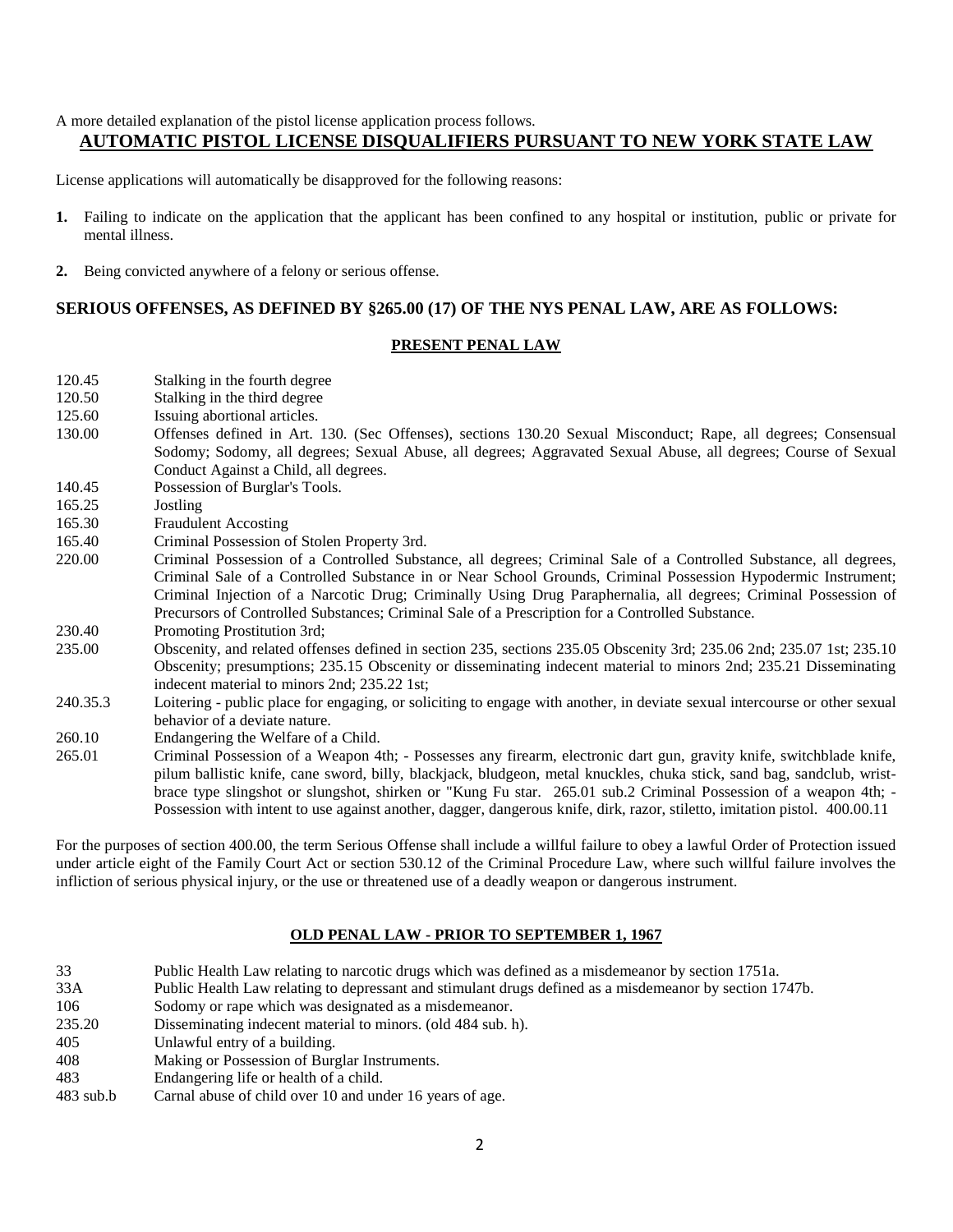#### 690 See Art. 106. **OLD PENAL LAW - PRIOR TO SEPTEMBER 1, 1967 (continued)**

722 sub.6 Disorderly Conduct (Jostling.) 722 sub.8 Disorderly Conduct (Loiters for purpose of committing a crime against nature or other lewdness.) 1308 Buying or Receiving Stolen Property. 1696 Aiding Escape From Prison. 1751 sub.a See Art. 33 1747 sub.b See Art. 33A 1897 sub.1 Illegally using, carrying or possessing a pistol or other dangerous weapon.

- **3.** Having had a license revoked or being under a suspension or ineligibility order issued pursuant to the provisions of section 530.14 of the Criminal Procedure Law (Mandatory and permissive suspension of firearms license and issuance of temporary order of protection by the courts pursuant to subdivision one of section 530.12 or subdivision one of section 530.13) or section 842(a) of the Family Court Act (court order of protection).
- **4.** Having been involuntarily committed to a facility under the jurisdiction of an office of the Department of Mental Hygiene pursuant to article nine or fifteen of the Mental Hygiene Law, article seven hundred thirty or section 330.20 of the Criminal Procedure Law, section four hundred two or five hundred eight of the Correction Law, section 322.2 or 353.4 of the Family Court Act, or having been civilly confined in a secure treatment facility pursuant to article ten of the Mental Hygiene Law.
- **5.** Having had a guardian appointed pursuant to any provision of state law, based on a determination that as a result of marked subnormal intelligence, mental illness, incapacity, condition or disease, an individual lacks the mental capacity to contract or manage his or her own affairs.

# **AUTOMATIC PISTOL LICENSE DISQUALIFIERS PURSUANT TO FEDERAL LAW**

- **1.** Being convicted of a misdemeanor crime of domestic violence.
- **2.** Being a fugitive from justice.
- **3.** Being an unlawful user of or addicted to any controlled substance.
- **4.** Being an alien who is illegally or unlawfully in the United States.
- **5.** Having been discharged from the Armed Forces under dishonorable conditions.
- **6.** Being an individual who, having been a citizen of the United States, has renounced his citizenship.
- **7.** Being subject to a court order that:
	- **(A**) Was issued after a hearing of which such person received actual notice, and at which such person has an opportunity to participate;
	- **(B)** Restrains such person from harassing, stalking, or threatening an intimate partner of such person or child of such intimate partner or person, or engaging in other conduct that would place an intimate partner in reasonable fear of bodily injury to the partner or child; and
	- **(C)** (i) Includes a finding that such person represents a credible threat to the physical safety of such intimate partner or child, or (ii)By its terms explicitly prohibits the use, attempted use, or threatened use of physical force against such intimate partner or child that would reasonably be expected to cause bodily injury.

# **DOMESTIC VIOLENCE**

Federal Law prohibits anyone from possessing firearms or ammunition if they are, or have been convicted of a misdemeanor crime of domestic violence. The term misdemeanor crime of domestic violence means "any offense defined as a State or Federal misdemeanor, whether or not explicitly described in a statute as a crime of domestic violence, which has, as its factual basis, the use or attempted use of physical force, or the threatened use of a deadly weapon, committed by the victim's current or former domestic partner, parent or guardian." The term, "convicted" is generally defined in the statute as excluding anyone whose conviction has been expunged or been set aside, or anyone who has received a pardon.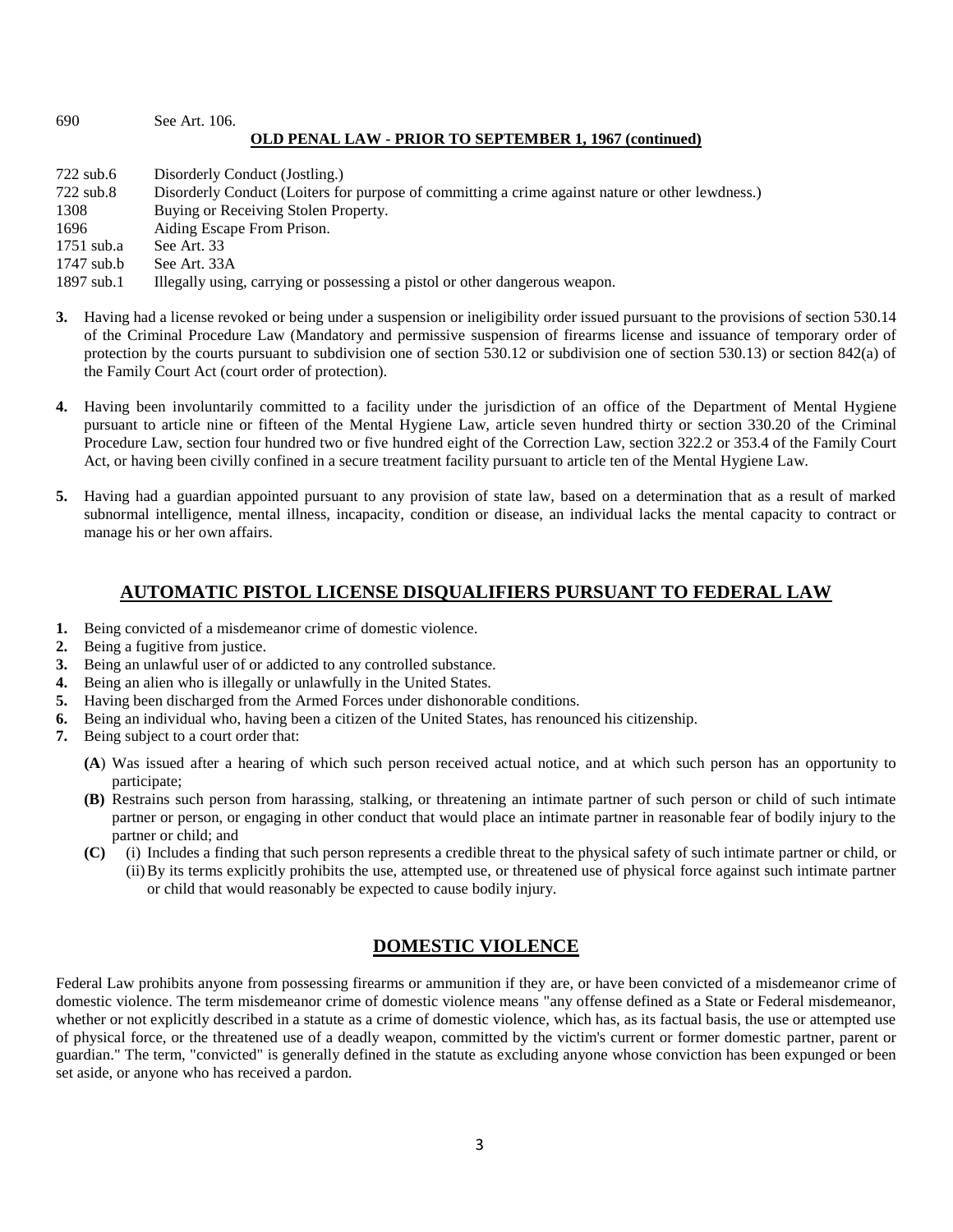# **ADDITIONAL REASONS FOR DISAPPROVAL**

**The lack of an "automatic bar" in your background does not guarantee the issuance or renewal of a pistol license. There are many other factors that are considered in the investigation into an individual's qualification to possess a pistol license. Reasons for disapproval, other than the above referenced automatic bars include, but are not limited to:**

- **1.** Having had a pistol license revoked in the last five years.
- **2.** Falsification of any part of the application or accompanying paperwork.
- **3.** The concealment or omission of any information during the application process.
- **4**. A lack of truthfulness on the application and any accompanying paperwork.
- **5.** If the director of community services or his or her designee has made a report pursuant to section 9.46 of the Mental Hygiene Law indicating that the applicant, or a member of his/her household is likely to engage in conduct that would result in serious harm to self or others.
- **6.** Lack of good moral character.
- **7.** Other good cause.

# **CERTIFICATE OF RELIEF FROM DISABILITIES**

On occasion, an applicant who was convicted for a felony or serious offense submits, pursuant to Correction Law Section 701, a certificate of relief from disabilities. This certificate neither requires nor prevents the issuance of a pistol license. The Penal Law, Sec. 400(1) provides that a pistol license may not be issued to a person who has been convicted of a felony or serious offense, but Correction Law Sec. 701 states that, once a certificate is granted, the conviction to which it relates may no longer be considered a conviction for purposes of that Penal Law provision. Thus, the certificate removes the absolute disqualification established for convicted persons in Penal Law Sec. 400(1). **This does not mean, however, that the license must be issued.** The applicant's background, including the conviction, may still be evaluated and considered in determining the applicant's qualification to possess a pistol license. The certificate must be checked off in box (C), and the details for box (C) must indicate, "For the purpose of obtaining a pistol license", Correction Law Section 701(3) states: A certificate of relief from disabilities shall not, however, in any way prevent any judicial, administrative, licensing or other body, board or authority from relying upon the conviction specified therein as the basis for the exercise of its discretionary power to suspend, revoke, refuse to issue or refuse to renew any license, permit or other authority or privilege.

If you do not fall into one, or more of the above referenced prohibited categories, you may submit a completed Applicant Questionnaire to the Suffolk County Police Department's Pistol Licensing Bureau in order to initiate the pistol license application process. The process for doing so is as follows:

# **LICENSE TYPES**

- **(1) SPORTSMAN** (Premise/Dwelling, Target and Hunting) A Sportsman endorsement entitles a licensee to possess a firearm within his/her home for the purpose of home protection, at a designated firing range for the purpose of target shooting, and in the field while actively engaged in lawful hunting. Firearms may only be transported between your residence and an authorized target shooting range and/or a legal hunting area in New York State. For the purpose of hunting, you are reminded that you must also possess a valid New York State hunting license and comply with DEC hunting regulations.
- **(2) BUSINESS**  Licenses which are issued for business carry purposes are limited to the concealed carrying of the firearm while in the normal course of business for which it was issued. A Business Endorsement will be issued only for a documented, legitimate business that, by the nature of the business is more prone to robbery than the general population. If you operate a business from a residence, you will be required to submit proof from the attorney's office of the local village, town or city government stating that the business is not prohibited by zoning or building codes. You must show proof of State and Federal Tax Certificates and a Suffolk County Business Certificate where appropriate.

The requirements for a Business Endorsement are available here: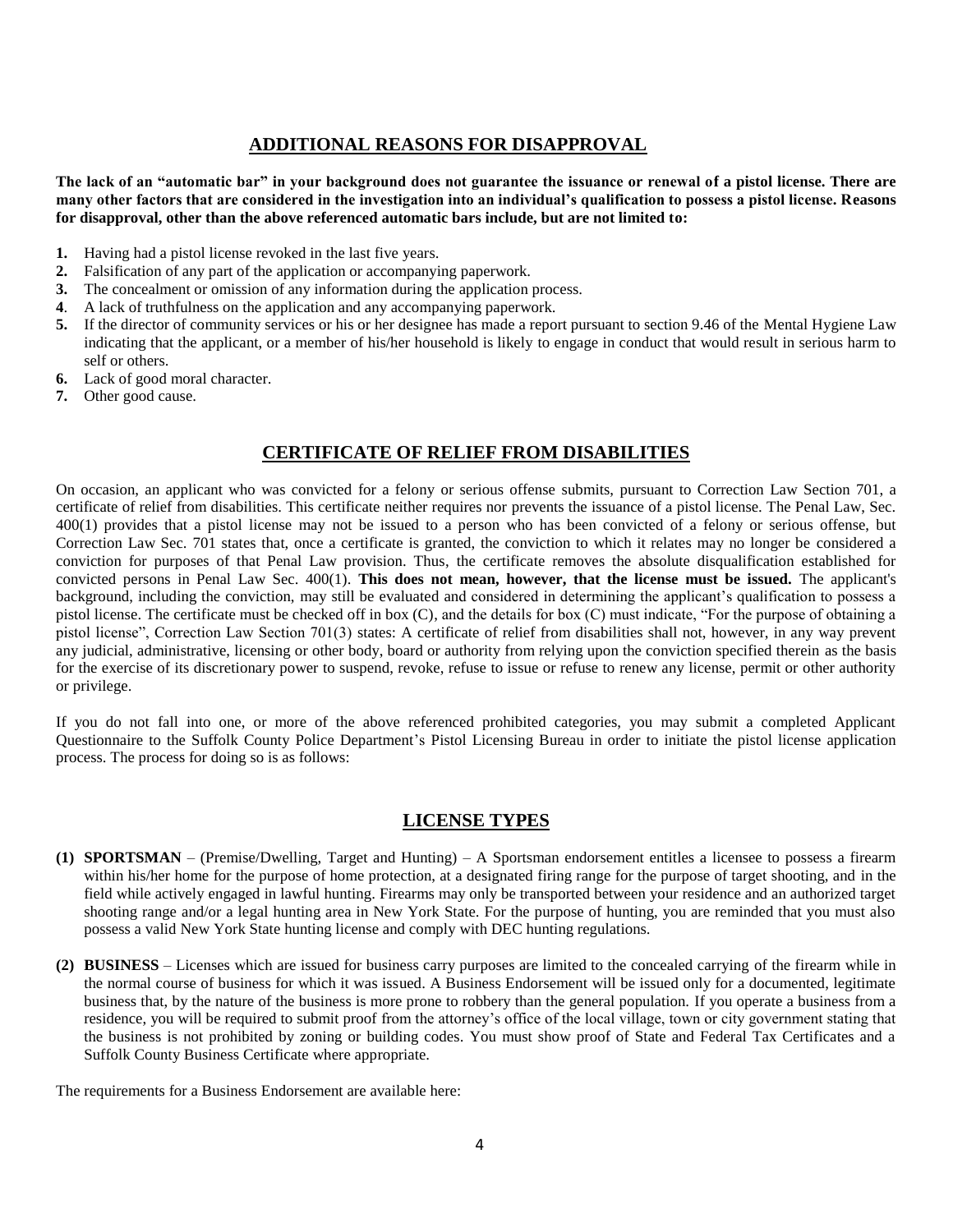### <http://apps.suffolkcountyny.gov/police/forms/Business%20Class%202%20Requirments.pdf>

**(3) SECURITY** – **Prior to obtaining a Security Endorsement, you must first apply for and obtain a Sportsman License.** You must be working, in uniform, for a state licensed security company and reside within the five (5) western towns of Suffolk County. The company for which you work must be incorporated in the five (5) western towns of Suffolk, or Nassau County and must be registered with the Suffolk County Police Department Pistol Licensing Bureau. Forty-seven (47) hour and eight (8) hour training courses are required in order to qualify for a Security License. All individuals employed by a security company in an armed capacity must re-qualify with their weapon every twelve (12) calendar months. A copy of your most recent firearm training certificate must be submitted, by mail or in person, to the Pistol Licensing Bureau within ten (10) days of qualification.

The firearm may be carried only:

- a) **WHILE ACTUALLY ENGAGED IN EMPLOYMENT**: The firearm may be carried while performing the duties for which the license was issued. This means that you may not carry the firearm at any other time, or for any employment not listed on the license. As the licensing agency, the Suffolk County Police Pistol Licensing Bureau will determine the purposes for which a handgun may be carried in the performance of your duties. These purposes cannot be changed or expanded by your employer without the authorization of the Pistol Licensing Bureau. Further, you are required to keep the Pistol Licensing Bureau informed of all current employers for whom the firearm will be carried.
- b) **WHILE TRAVELING FROM RESIDENCE TO PLACE OF EMPLOYMENT**: The firearm may be carried from your residence directly to your place of employment or assignment for that day.
- c) **WHILE TRAVELING FROM PLACE OF EMPLOYMENT BACK TO RESIDENCE**: The firearm may be carried from your place of employment directly to your residence.

When transporting the firearm between your residence and place of employment, it **may not** be carried openly.

Carrying a firearm outside of the above restrictions or, for an employer not listed on the license, or any unreasonable delay in responding to work and/or returning home, will equate to a violation of licensing restrictions and punitive action will result. Failure to qualify, or submit evidence of qualification will result in the removal of a security endorsement.

The requirements for a Security Endorsement are available here:

[http://apps.suffolkcountyny.gov/police/forms/Security\\_Class3\\_Application\\_Reqs.pdf](http://apps.suffolkcountyny.gov/police/forms/Security_Class3_Application_Reqs.pdf)

**(4) EMPLOYMENT**- **Prior to obtaining an Employment Endorsement, you must first apply for and obtain a Sportsman**  License. You must be working in an armed capacity for a town, village, or municipality located within the five (5) western towns of Suffolk County. Forty-seven (47) hour and eight (8) hour training courses are required. All individuals employed by a municipality in an armed capacity must re-qualify with their weapon annually. A copy of your most recent firearm training certificate must be submitted, by mail or in person, to the Pistol Licensing Bureau within ten (10) days of qualification.

The firearm may be carried only:

- a) **WHILE ACTUALLY ENGAGED IN EMPLOYMENT**: The firearm may be carried while performing the duties for which the license was issued. This means that you may not carry the firearm at any other time, or for any employment not listed on the license. As the licensing agency, the Suffolk County Police Pistol Licensing Bureau will determine the purposes for which a handgun may be carried in the performance of your duties. These purposes cannot be changed or expanded by your employer without the authorization of the Pistol Licensing Bureau. Further, you are required to keep the Suffolk County Police Department Pistol Licensing Bureau informed of all current employers for whom the firearm will be carried.
- b) **WHILE TRAVELING FROM RESIDENCE TO PLACE OF EMPLOYMENT**: The firearm may be carried from your residence directly to your place of employment or assignment for that day.
- c) **WHILE TRAVELING FROM PLACE OF EMPLOYMENT BACK TO RESIDENCE**: The firearm may be carried from your place of employment directly to your residence.

When transporting the firearm between your residence and place of employment, it **may not** be carried openly.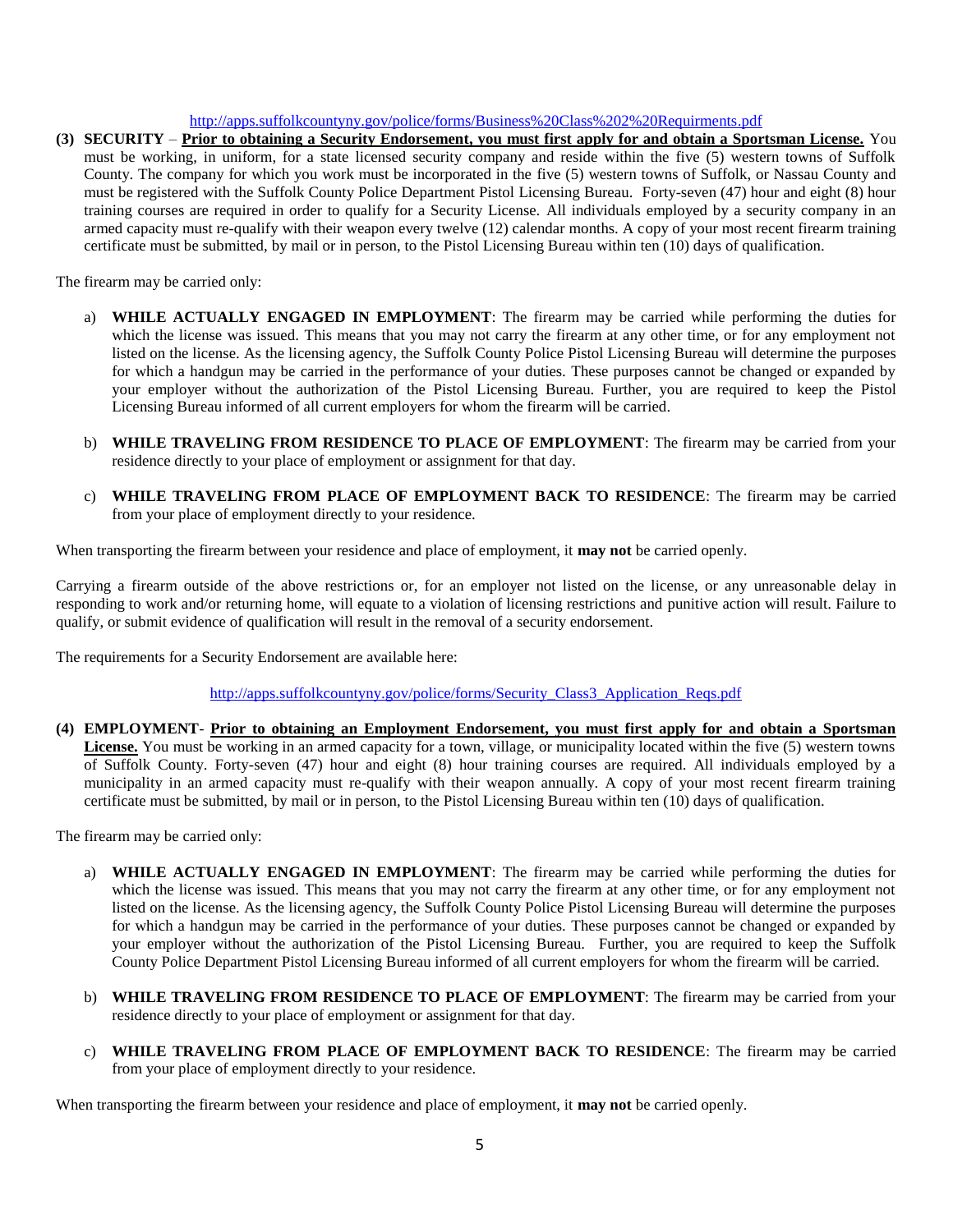Carrying a firearm outside of the above restrictions or, for an employer not listed on the license, or any unreasonable delay in responding to work and/or returning home, will equate to a violation of licensing restrictions and punitive action will result. Failure to qualify, or submit evidence of qualification will result in the removal of an employment endorsement.

The requirements for an Employment Endorsement are available here:

\*\*\*\*\*\*\*\*\*\*\*\*\*\*\*\*\*\*\*\*\*\*\*\*\*\*\*\*\*\*\*\*\*\*\*\*\*\*\*\*\*\*\*\*\*\*\*

**(5) AUXILIARY POLICE** – The firearm may only be carried while working assigned duties as an auxiliary police officer, while in uniform, with your auxiliary police unit, or traveling directly to or from your residence and your assigned post.

### **(6) RETIRED LAW ENFORCEMENT OFFICER**

- A) **RETIRED PEACE OFFICER** Full carry, valid throughout New York State, NOT including New York City.
- B) **RETIRED POLICE OFFICER** Full carry, valid throughout New York State, including New York City.
- C) **RETIRED FEDERAL LAW ENFORCEMENT OFFICER** Full carry, valid throughout New York State, including New York City.
- **(7) SELF PROTECTION** Full carry license, for the purpose of self-protection. If an individual is seeking a Self-Protection License, they will be required to show "proper cause" pursuant to Penal Law Section 400.00 Sub. 2(f). "Proper cause" is determined by a review of all relevant information bearing on their claimed need. They must show that they are exposed to extraordinary personal danger, documented by proof of recurrent threats to life or safety requiring authorization to carry a firearm.

These factors are not all inclusive, and the Police Commissioner and/or his/her designee will consider all evidence, including Suffolk County Police Department records when making a determination whether proper cause exists. It should be noted, however, the mere fact that they have been the victim of a crime or reside or are employed in a "high crime area" does not establish "proper cause" for the issuance of a self-protection license.

If a self-protection license is approved, the Suffolk County Police Pistol Licensing Bureau may withdraw that classification at any time if it finds proper cause no longer exists. Proper cause will have to be demonstrated by the licensee each time the license is renewed and at any time when requested by Licensing Bureau personnel. If proper cause is no longer proven, the license will be changed to a different classification.

The requirements for a Self-Protection License are available here:

<http://apps.suffolkcountyny.gov/police/forms/SelfProtectionWorksheet.pdf>

# **APPLICANT QUESTIONNAIRE**

The current Applicant Questionnaire is available here:

<http://apps.suffolkcountyny.gov/police/forms/PDCS-4406m.pdf>

# *\*\*\*IMPORTANT\*\*\**

**Incomplete Applicant Questionnaires, illegible Applicant Questionnaires, or Applicant Questionnaires with unacceptable character references will be rejected and returned to sender. Further, if any part of your Applicant Questionnaire is found to be untruthful, if significant information is omitted, or if written explanations/statements are found to be vague, your application will be DISAPPROVED.**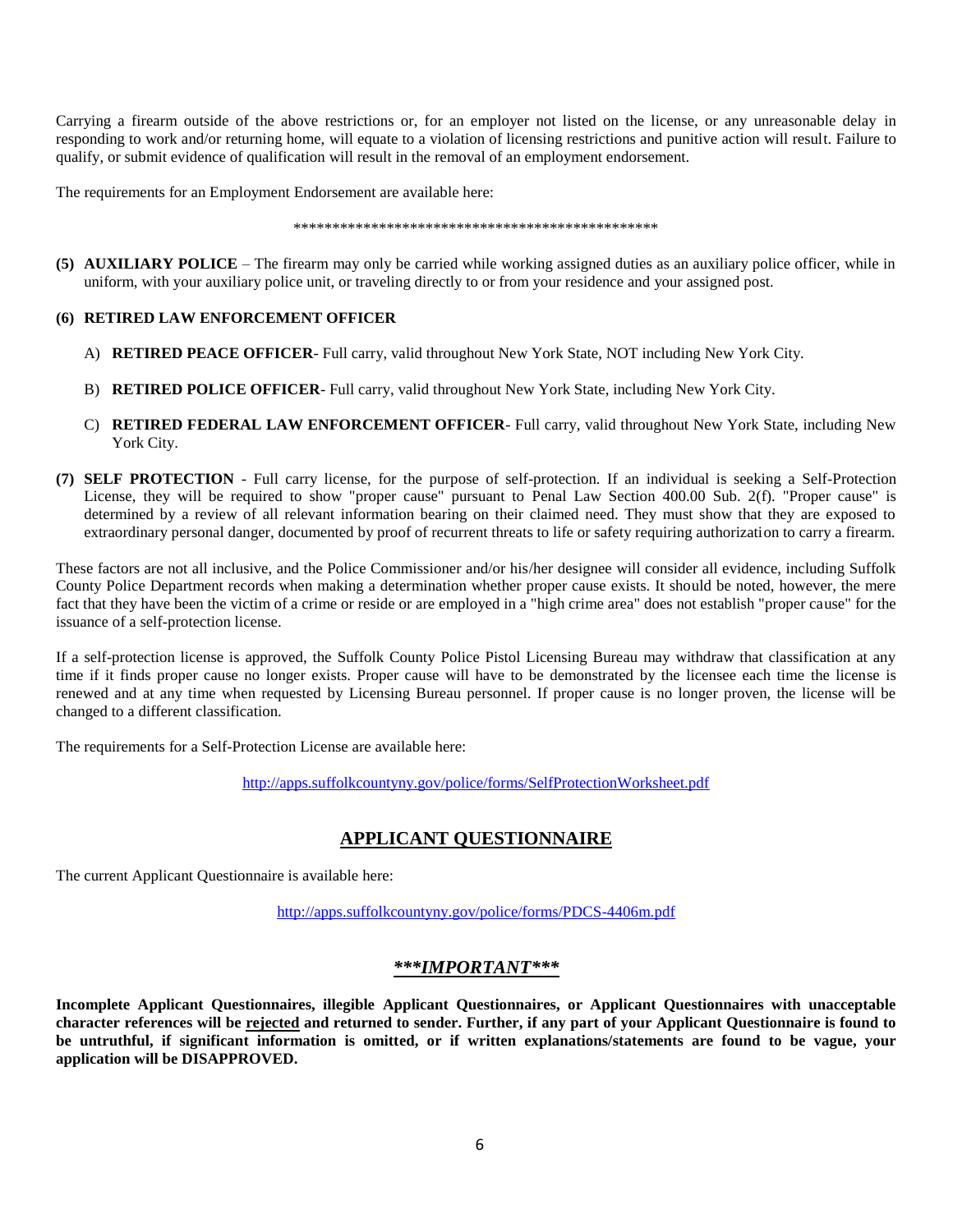The Applicant Questionnaire must be prepared by typing or *clearly* printing in **BLACK OR BLUE INK ONLY**. Read these instructions before completing the Applicant Questionnaire in order to minimize errors. All questions **MUST** be answered. All questions are to be answered completely. If you answered *'Yes'* to any of questions #38 through #52, you **MUST** attach a *notarized statement* on paper sized 8½" x 11" explaining each answer(s) in **complete detail**. Applicant Questionnaires submitted without said statements will be rejected and returned to sender.

## *FALSE STATEMENTS MADE IN NOTARIZED FORMS ARE PUNISHABLE AS A CLASS 'A' MISDEMEANOR PURSUANT TO SECTION 210.45 OF THE NEW YORK STATE PENAL LAW.*

# **ARREST INFORMATION**

If you have ever been **arrested**, **charged**, **indicted**, or received a **Field Appearance Ticket**, or **Criminal Summons**, you **must**  indicate it on the Applicant Questionnaire, question #18. On the day of your interview, you will be required to submit a *Transcript of Record* from the Court of Record indicating the offense and disposition. Additionally, as indicated above, a *detailed notarized statement* describing the circumstances for each arrest must accompany your Applicant Questionnaire at the time of submission. *You must do this even if the case was dismissed, the record was sealed, or the case was nullified by Operation of Law*. The New York State Division of Criminal Justice Services will report to us **every** instance involving the arrest of an applicant. *DO NOT RELY ON ANYONE'S REPRESENTATION THAT YOU NEED NOT LIST A PREVIOUS ARREST.* New York State law provides the authority for the Licensing Officer to inquire into the facts underlying the arrest of an applicant, even if the arrest was terminated in his/her favor.

*FAILURE TO DISCLOSE AND LIST THE ABOVE INFORMATION WILL RESULT IN THE DISAPPROVAL OF YOUR APPLICATION. IF YOU HAVE ANY DOUBTS AS TO WHETHER A PARTICULAR EVENT WAS AN ARREST, YOU MUST ADVISE YOUR INVESTIGATOR OF THE INCIDENT IN QUESTION DURING YOUR INTERVIEW.* 

### **CHARACTER REFERENCES**

Four (4) character references are required. The character references **MUST** be United States Citizens and residents of Suffolk County who have known the applicant for a minimum of one (1) year. References which are **UNACCEPTABLE** are as follows: relatives; either by blood or marriage, active law enforcement officers, husband and wife combinations, or any two (2) or more members of the same family or household. The references chosen **must sign** the Questionnaire in the appropriate area. Additionally, the character references listed on the Applicant Questionnaire will be required to complete a Character Reference Affidavit which **must** be signed in front of a Notary Public. Character Reference Affidavit forms are available here:

[http://apps.suffolkcountyny.gov/police/forms/Character\\_Reference\\_Affidavit.pdf](http://apps.suffolkcountyny.gov/police/forms/Character_Reference_Affidavit.pdf)

### **PHOTOGRAPHS**

Applicants' photographs will be taken at the time of the interview.

# **FINGERPRINTS**

Applicants' fingerprints will be taken at the time of the interview.

# **PROOF OF RESIDENCE**

Applicants must present a voter registration card, utility bill, or tax bill at the time of the interview.

# **PROOF OF EMPLOYER**

Applicants must present a recent pay stub or current photo ID for any employer listed on the application at the time of the interview.